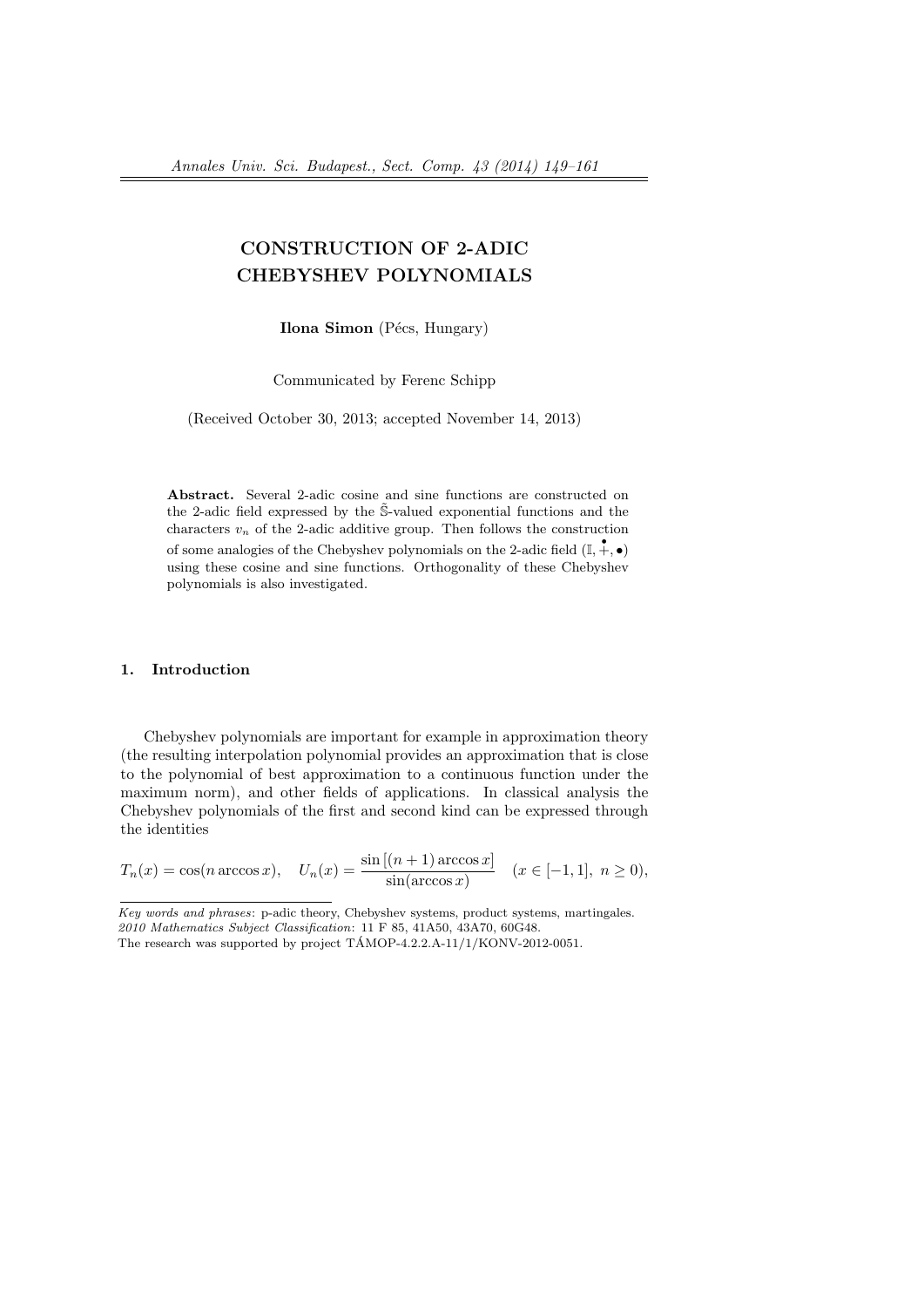where the cosine and sine functions can be given by means of the exponential function:  $\cos x = \frac{e^{ix} + e^{-ix}}{2}$  $\frac{e^{-ix}}{2}$  and  $\sin x = \frac{e^{ix} - e^{-ix}}{2i}$  $\frac{-e^{-ix}}{2i}$ . Each of the Chebyshev polynomials of the first and second kind form an orthogonal system with respect to the weight function  $(1-x^2)^{-1/2}$  and  $(1-x^2)^{1/2}$ , respectively.

In this work we will construct some analogies of the Chebyshev polynomials on the 2-adic field  $(\mathbb{I}, +, \bullet)$  using several kinds of 2-adic cosine and sine functions. We present two opportunities to construct 2-adic trigonometric functions expressed by the additive characters ( $v_n, n \in \mathbb{N}$ ) or by the S-valued exponential functions, which is in connection with the multiplicative characters. In this way we will obtain first two dyadic martingale structure preserving transformations of  $(v_n, n \in \mathbb{N})$ , which will yield a UDMD-product system, thus complete and orthonormal. Then follows two further types of Chebyshev polynomials, which will also fulfil orthogonality.

The algebraic structure is presented in details in [5] and [4]. Denote by  $A := \{0, 1\}$  the set of bits and by

$$
\mathbb{B} := \{ a = (a_j, j \in \mathbb{Z}) \mid a_j \in \mathbb{A} \text{ and } \lim_{j \to -\infty} a_j = 0 \}
$$

the set of bytes. Special bytes are  $\theta := (0, 0, \dots), e := (\delta_{n0}, n \in \mathbb{Z})$ , and for  $k \in \mathbb{Z}$  let  $e_k := (\delta_{nk}, n \in \mathbb{Z})$  where  $\delta_{nk}$  is the Kronecker-symbol. The order of a byte  $x \in \mathbb{B} \setminus \{\theta\}$  is  $\pi(x) := \min\{n \in \mathbb{N} \mid x_n = 1\}$ , and set  $\pi(\theta) := +\infty$ . The norm of a byte x is defined by  $||x|| := 2^{-\pi(x)}$  for  $x \in \mathbb{B} \setminus \{\theta\}$ , and  $||\theta|| := 0$ . By an interval in B of rank  $n \in \mathbb{Z}$  and center  $a \in \mathbb{B}$  we mean a set of the form  $I_n(a) = \{x \in \mathbb{B} \mid x_i = a_i \text{ for } j < n\}.$  Set  $\mathbb{I}_n := I_n(\theta)$   $(n \in \mathbb{Z}), \mathbb{I} := \mathbb{I}_0$ , and  $\mathbb{S} := \{x \in \mathbb{I} \mid x_0 = 1\}.$ 

The 2-adic field  $(\mathbb{B}, +, \bullet)$  is given by the following operations. The 2-adic (or arithmetical) sum  $a + b$  of elements  $a = (a_n, n \in \mathbb{Z}), b = (b_n, n \in \mathbb{Z}) \in \mathbb{B}$  is defined by  $a + b := (s_n, n \in \mathbb{Z})$  where the bits  $q_n, s_n \in \mathbb{A}$   $(n \in \mathbb{Z})$  are obtained recursively as follows:

$$
q_n = s_n = 0
$$
 for  $n < m := \min{\pi(a), \pi(b)},$   
and  $a_n + b_n + q_{n-1} = 2q_n + s_n$  for  $n \ge m$ .

The 2-adic (or arithmetical) product of  $a, b \in \mathbb{B}$  is  $a \bullet b := (p_n, n \in \mathbb{Z}),$ where the sequences  $q_n \in \mathbb{N}$  and  $p_n \in \mathbb{A}$   $(n \in \mathbb{Z})$  are defined recursively by

$$
q_n = p_n = 0
$$
  $(n < m := \pi(a) + \pi(b))$   
and  $\sum_{j=-\infty}^{\infty} a_j b_{n-j} + q_{n-1} = 2q_n + p_n$   $(n \ge m).$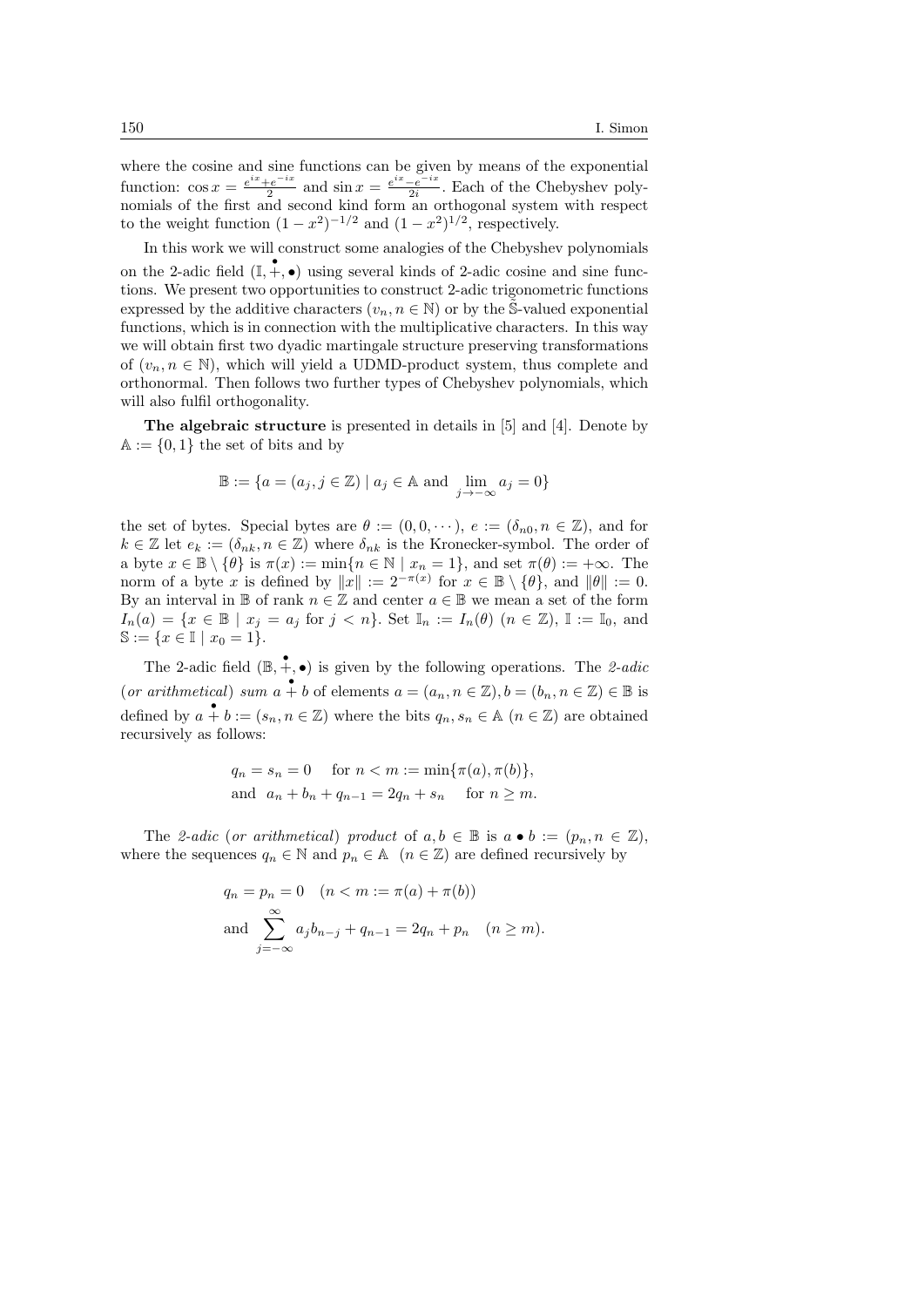The reflection  $x^-$  of a byte  $x = (x_j, j \in \mathbb{Z})$  is defined by:

$$
(x^-)_j := \begin{cases} x_j, & \text{for } j \leq \pi(x) \\ 1 - x_j, & \text{for } j > \pi(x). \end{cases}
$$

We will use the following notation:  $a - b := a + b^{-}$ .

**Definition 1.** For  $x \in \mathbb{I}$  and  $n \in \mathbb{N}^*$  define  $n \cdot x := x + x + \ldots + x$  $\overbrace{n \text{ times}}$ and let

 $0 \cdot x := \theta$ .

Note, that  $2 \cdot x = x + x = e_1 \bullet x \ (x \in \mathbb{I})$  and  $2^n \cdot x = e_n \bullet x \ (x \in \mathbb{I}, n \in \mathbb{N})$ . Recall, that multiplication by  $e_k$  shifts bytes:  $(e_k \bullet x)_l = x_{l-k}$   $(k, l \in \mathbb{Z})$ . For  $n \in \mathbb{N}$  with dyadic expansion  $n = \sum_{j=0}^{\infty} n_j 2^j$  the reversal of n is  $\hat{n} =$  $=\sum_{j=0}^{\infty} n_j 2^{-j-1}$ . The reversal map is a bijection from N onto  $\mathbb{Q} \cap [0,1]$  with  $\mathbb{Q} := \{p2^m \mid p, m \in \mathbb{Z}\}.$  Consider the Rademacher system  $(r_n, n \in \mathbb{N})$  with  $r_n(x) := (-1)^{x_n}$   $(x \in \mathbb{I})$ . Consider the Haar-measure  $\mu$  on the field  $(\mathbb{I}, +, \bullet)$ .

The concept of UDMD systems is due to F. Schipp. (See [4] and [5].) Denote with A the  $\sigma$ -algebra generated by the intervals  $I_n(a)$   $(a \in \mathbb{I}, n \in \mathbb{N})$ . I, A, and the restriction of  $\mu$  on I gives a probability measure space  $(I, \mathcal{A}, \mu)$ . Let  $\mathcal{A}_n$  be the sub- $\sigma$ -algebra of  $\mathcal A$  generated by the intervals  $I_n(a)$   $(a \in \mathbb I)$ . Let  $L(\mathcal{A}_n)$  denote the set of  $\mathcal{A}_n$ -measurable functions on I. The *conditional* expectation of an  $f \in L^1(\mathbb{I})$  with respect to  $\mathcal{A}_n$  is of the form

$$
(\mathcal{E}_n f)(x) := \frac{1}{\mu(I_n(x))} \int_{I_n(x)} f d\mu \quad (x \in \mathbb{I}).
$$

A sequence of functions  $(f_n, n \in \mathbb{N})$  is called a *dyadic martingale* if each  $f_n$  is  $\mathcal{A}_n$ -measurable and  $\mathcal{E}_n f_{n+1} = f_n$   $(n \in \mathbb{N})$ . The sequence of martingale differences of  $(f_n, n \in \mathbb{N})$  is the sequence  $\phi_n := f_{n+1} - f_n$   $(n \in \mathbb{N})$ . The martingale difference sequence  $(\phi_n, n \in \mathbb{N})$  is called a unitary dyadic martingale difference sequence or a UDMD sequence, if  $|\phi_n(x)| = 1$   $(n \in \mathbb{N})$ . According to Schipp [4],  $(\phi_n, n \in \mathbb{N})$  is a UDMD sequence if and only if

(1) 
$$
\phi_n = r_n g_n, \ g_n \in L(\mathcal{A}_n), \ |g_n| = 1 \ (n \in \mathbb{N}).
$$

A system  $\psi = (\psi_m, m \in \mathbb{N})$  is called a UDMD product system if it is a product system generated by a UDMD system, i.e., there is a UDMD system  $(\phi_n, n \in \mathbb{N})$  such that for each  $m \in \mathbb{N}$ , whose binary expansion is given by  $m = \sum_{j=0}^{\infty} m_j 2^j \ (m_j \in A)$ , the function  $\psi_m$  satisfies  $\psi_m = \prod_{j=0}^{\infty} \phi_j^{m_j} \ (m \in \mathbb{N})$ .

We consider  $\varepsilon(t) = \exp(2\pi i t)$   $(t \in \mathbb{R})$ . The character set of the group  $(\mathbb{I}, \stackrel{\bullet}{+})$ is the product system  $(v_m, m \in \mathbb{N})$  generated by the functions

$$
v_{2^n}(x) = \varepsilon \left( \frac{x_n}{2} + \frac{x_{n-1}}{2^2} + \dots + \frac{x_0}{2^{n+1}} \right) \quad (x \in \mathbb{I}, n \in \mathbb{N}),
$$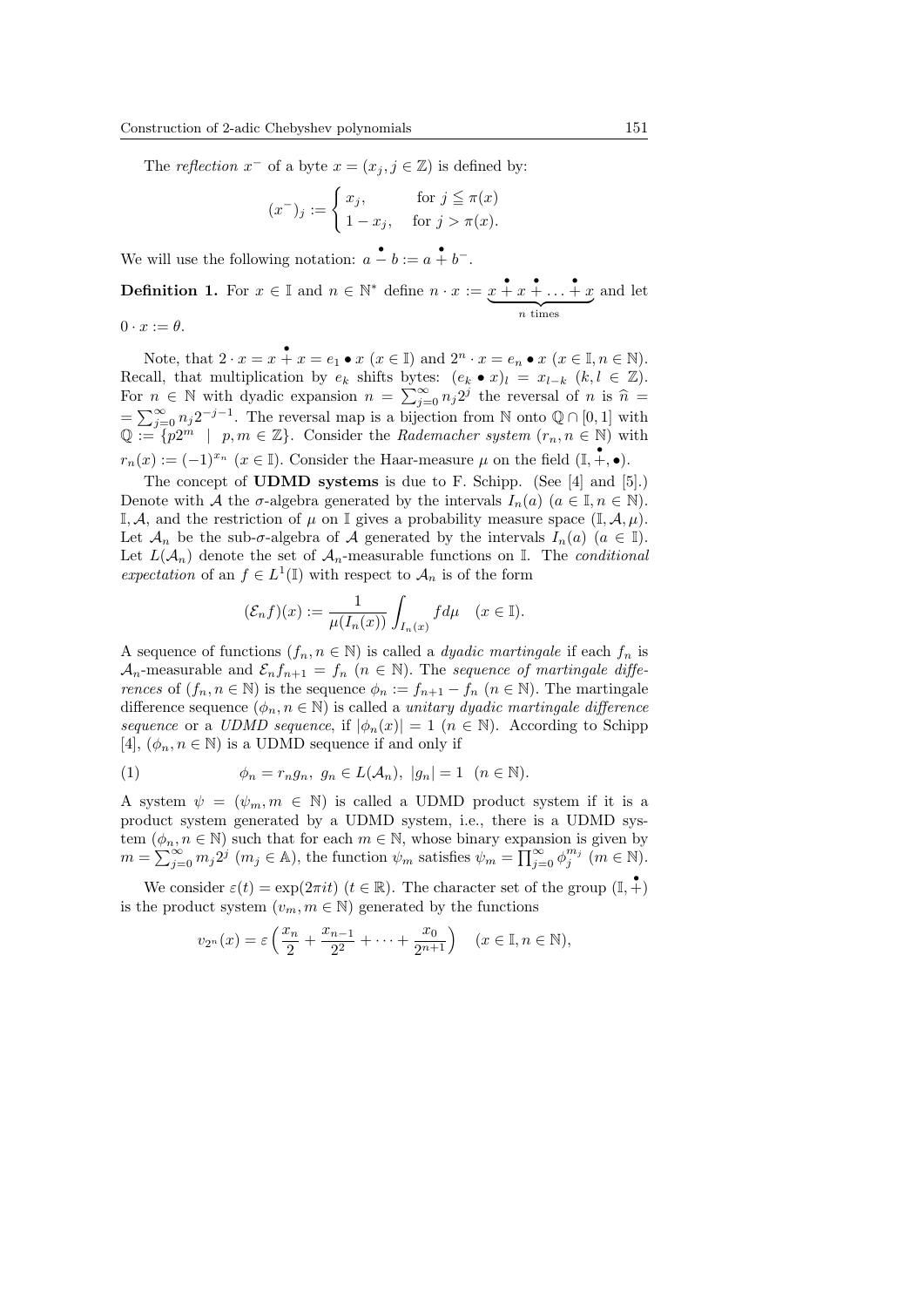that is,  $v_m(x) = \prod_{j=0}^{\infty} (v_{2^j}(x))^{m_j}$   $(m \in \mathbb{N})$ . It is well-known, that  $(v_n, n \in \mathbb{N})$ is a UDMD-product system on I.

The notion of **DMSP-functions** and some properties of compositions with them were presented by the author in I. Simon[8].

**Definition 2.** We call a function  $B : \mathbb{I} \to \mathbb{I}$  a dyadic martingale structure preserving function or shortly a DMSP-function if it is generated by a system of bijections  $(\vartheta_n, n \in \mathbb{N})$ ,  $\vartheta_n : \mathbb{A} \to \mathbb{A}$ , and an arbitrary system  $(\eta_n, n \in \mathbb{N})$  $\in \mathbb{N}^*$ ,  $\eta_n : \mathbb{A}^n \to \mathbb{A}$  in the following way:

$$
(B(x))_0 := \vartheta_0(x_0),
$$
  
\n
$$
(B(x))_n := \vartheta_n(x_n) + \eta_n(x_0, x_1, \dots, x_{n-1}) \pmod{2} \quad (n \in \mathbb{N}^*).
$$

We will refer to some restrictions of DMSP-functions on dyadic intervals also as DMSP-functions, as they fulfil the same properties. We will use the following properties:

- (i) For each bijection system  $(\vartheta_n, n \in \mathbb{N})$  and arbitrary system  $(\eta_n, n \in \mathbb{N})$  $\in \mathbb{N}^*$ , the generated DMSP-function B is a bijection on I and its inverse function,  $B^{-1}$  is also a DMSP-function.
- (ii) Let  $B: \mathbb{I} \to \mathbb{I}$  be a DMSP-transformation. The function system  $(f_n, n \in$  $\in \mathbb{N}$ ) is a UDMD system on I, if and only if  $(f_n \circ B, n \in \mathbb{N})$  is a UDMD system on I.
- (iii) DMSP-transformations are measure-preserving.
- (iv) Let  $(B_n : \mathbb{I} \to \mathbb{I}, n \in \mathbb{N})$  be a system of DMSP-transformations. The function system  $(f_n, n \in \mathbb{N})$  is a UDMD system on I, if and only if  $(f_n \circ B_n, n \in \mathbb{N})$  is a UDMD system on I.
- (v) The composition of DMSP-functions is also a DMSP-function.

The first three properties were proved in [8]. (iv) can be shown in the same way as (ii). (v) is trivial.

The S-valued exponential function on  $\mathbb{I}: A$  2-adic exponential function is presented in Schipp–Wade [5], pp. 59-60. We will use now a similar one determined by a slightly different base, starting from  $b_1 = e + e_2$  instead of  $e + e_1$ . We consider first the following base:

**Definition 3.** Let  $b_1 := e + e_2$ ,  $b_n := b_{n-1} \bullet b_{n-1}$   $(n \ge 2)$ .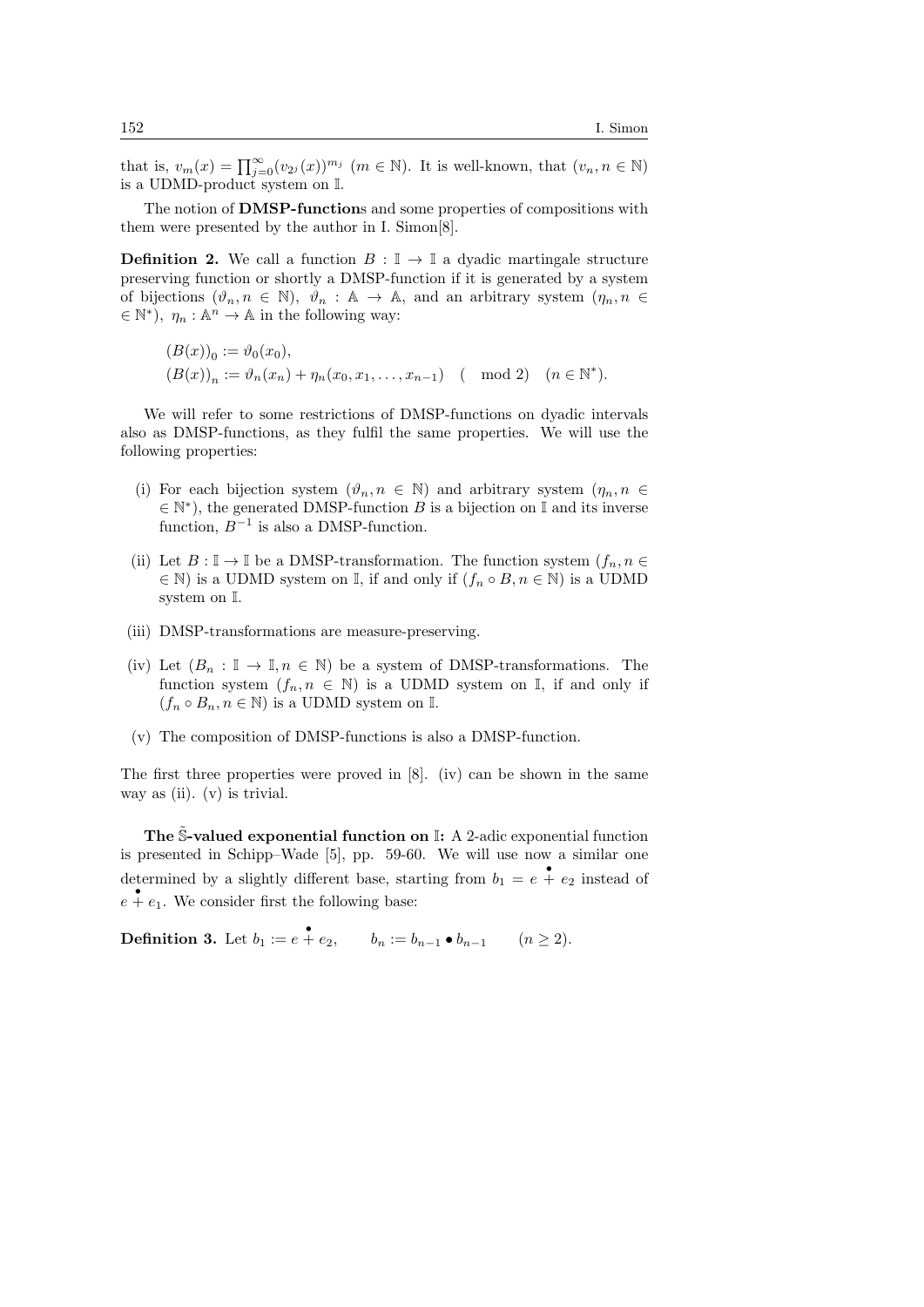**Definition 4.** Let  $\tilde{\mathbb{S}} := \{x \in \mathbb{S} : x_1 = 1\} = I_2(e + e_1)$ . Define the  $\tilde{\mathbb{S}}$ -valued exponential function on I by:

$$
\zeta(x) := \prod_{j=1}^{\infty} b_j^{x_{j-1}} \qquad (x = (x_j, j \in \mathbb{N}) \in \mathbb{I}).
$$

This function is similar to those defined in Schipp–Wade[5], pp. 59-60, thus with similar arguments we have the following three propositions: a)  $\zeta$  is a continuous function satisfying the functional-equation

(2) 
$$
\zeta(x \overset{\bullet}{+} y) = \zeta(x) \bullet \zeta(y) \qquad (x, y \in \mathbb{I}).
$$

b) The base has the following structure:

(3) 
$$
b_n = e + e_{n+1} + d_{n+1} \ (n \ge 1) \text{ with } \pi(d_{n+1}) \ge n+2.
$$

c) With the notations of Definition 1, the function  $\zeta$  has the following representation:

(4) 
$$
\zeta(x) = \prod_{j=1}^{\infty} (e^{\bullet} + e_{j+1} + d_{j+1})^{x_{j-1}} = \prod_{j=1}^{\infty} \left[ e^{\bullet} + x_{j-1}(e_{j+1} + d_{j+1}) \right].
$$

Let us note, that as  $b_n = b_1^{2^{n-1}}$   $(n \ge 1)$ , we have

(5) 
$$
\zeta(x) = \prod_{j=1}^{\infty} b_1^{2^{j-1}x_{j-1}} = b_1^{\sum_{j=1}^{\infty} x_{j-1} 2^{j-1}} \qquad (x \in \mathbb{I})
$$

which yields  $\zeta(x) = b_1^{\beta(x)}$  for  $x \in \mathbb{I} \cap \mathbb{B}^+$  and also  $\zeta(x) = b_1^{\alpha(\widehat{x})}$  for  $x \in \mathbb{I}$ , where  $\mathbb{B}^+ := \{ a \in \mathbb{B} \mid \lim_{j \to +\infty} a_j = 0 \}, \ \beta(x) := \sum_{j=-\infty}^{\infty} x_j 2^j \ (x \in \mathbb{B}^+) \text{ and}$  $\alpha(x) := \sum_{j=-\infty}^{\infty} x_j 2^{-j-1}$   $(x \in \mathbb{B})$ . Thus function  $\zeta$  corresponds to function  $5^x$ while we identify  $\mathbb{B}^+ \cap \mathbb{I}$  with  $\mathbb N$  by means of  $\beta$  or  $\zeta$  corresponds to function  $(\frac{5}{8})^x$  while we identify I with [0, 1] by means of  $\alpha$ .

The structure of this base will be essential, and we will need the first 6 digits of the first four exactly, which can be calculated simply:

(6) 
$$
b_2 = e + e_3 + e_4 = e + e_3 + d_3, \quad \pi(d_3) \ge 4,
$$

$$
b_3 = e + e_4 + e_5 + e_6 + e_9 = e + e_4 + d_4, \quad \pi(d_4) \ge 5,
$$

$$
b_4 = e + e_5 + e_6 + e_7 + e_8 + \dots = e + e_5 + d_5, \quad \pi(d_5) \ge 6,
$$

where  $d_3 := e_4, d_4 := e_5 + e_6 + e_9, d_5 := e_6 + \ldots$ 

The **reversal**  $\hat{t}$  of a byte  $t \in \mathbb{B}$  is defined by  $\hat{t} := \beta(\alpha^{-1}(t))$   $(t \in \mathbb{Q}^+)$ . That is, if the expansion of t is  $t = \sum_{j=-\infty}^{\infty} t_j 2^{-j-1}$ , then  $\hat{t} = \sum_{j=-\infty}^{\infty} t_j 2^j$ . This notion will be used in the proof of Theorem 2 and in perceiving the significance of the function system  $(COS_n)$  defined in Definition 6.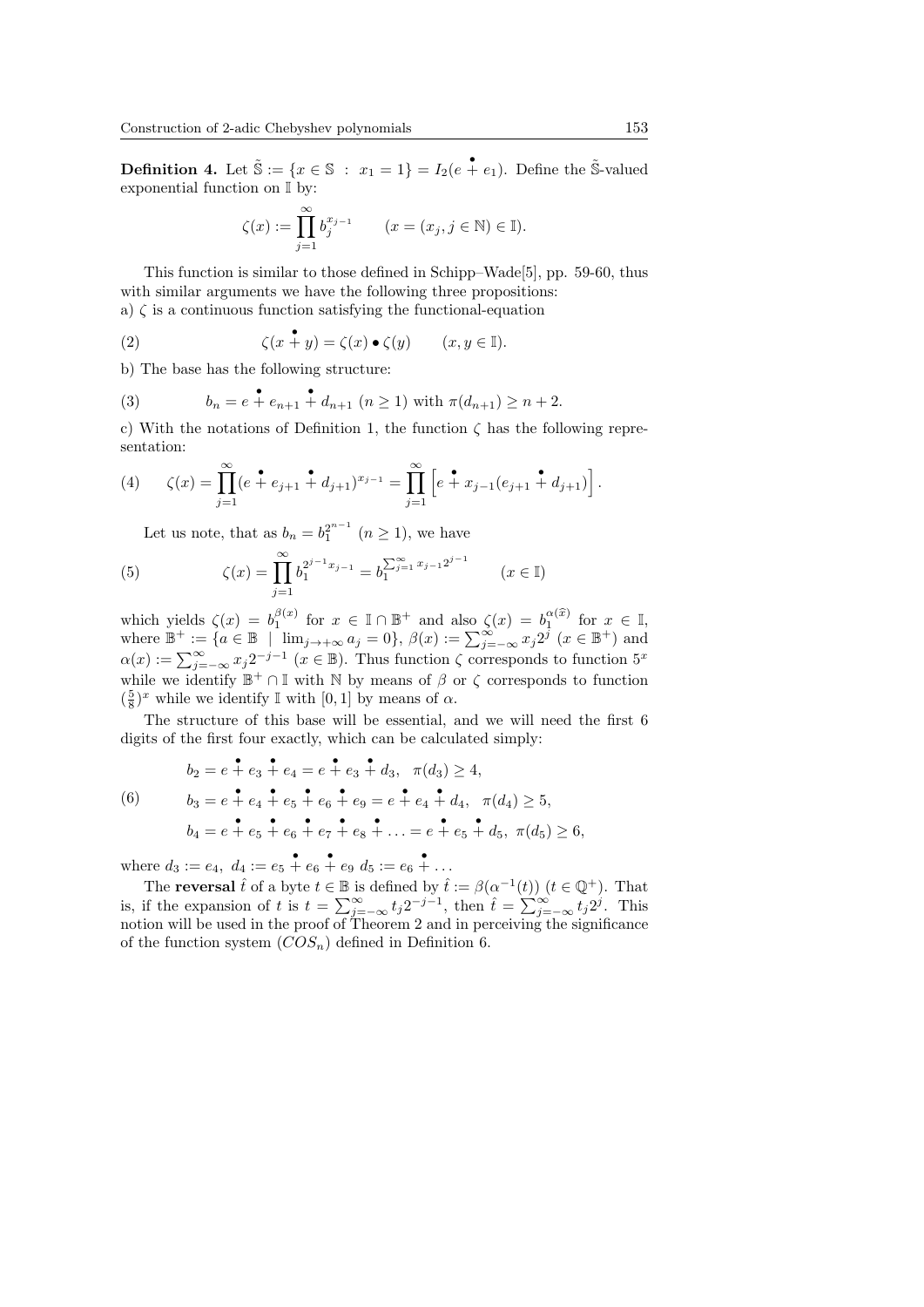## 2. 2-adic sine and cosine functions

In this section we present two ways of constructions of 2-adic trigonometric functions. The first one is expressed by the  $\tilde{S}$ -valued exponential functions, which is in connection with the 2-adic multiplicative characters. See [5], pp. 72–73. An other way of the construction is expressed by the additive characters and results a complex-valued function.

**Definition 5.** Define the 2-adic cosine and sine function on  $\mathbb{I}$  as follows:

$$
\cos x := (\zeta(x) \stackrel{\bullet}{+} \zeta(x^{-})) \bullet e_{-1} \qquad (x \in \mathbb{I}),
$$
  

$$
\sin x := (\zeta(x) \stackrel{\bullet}{-} \zeta(x^{-})) \bullet e_{-1} \qquad (x \in \mathbb{I}).
$$

**Definition 6.** To any  $n \in \mathbb{N}$  define the 2-adic  $COS_n$  and  $SIN_n$  functions on I as follows:

$$
COS_n(x) := \frac{v_n(x) + v_n(x^-)}{2} \qquad (x \in \mathbb{I}, n \in \mathbb{N}),
$$
  
\n
$$
SIN_n(x) := \frac{v_n(x) - v_n(x^-)}{2i} \qquad (x \in \mathbb{I}, n \ge 2).
$$

As the reversal map establishes a contact between the discrete exponential system  $(e^{inx}, n \in \mathbb{N})$  and the character system  $(v_n(x), n \in \mathbb{N})$   $(v_{2^n}(x) =$  $= e^{in\beta(x)}$ , we have that the reversal map takes the classical real cosine system  $(\cos(nx), n \in \mathbb{N})$  into  $(COS_n(x), n \in \mathbb{N})$ . Similar statement holds for  $(\sin(nx), n \in \mathbb{N})$  and  $(SIN_n(x), n \in \mathbb{N})$ . Thus these systems can be perceived as the 2-adic discrete cosine and sine systems.

Addition formulas for 2-adic sine and cosine functions are a result of the functional equation (2) of the exponential function, and can be derived as in the real case but resulting slightly different coefficients. We state first that by  $x^{-} = x \bullet e^{-}$  ( $x \in \mathbb{B}$ ) and by the distributivity of the 2-adic operations we have  $(x + y)^{-} = x^{-} + y^{-}$ . Furthermore,  $2a := a + a = a \bullet e_1$ , thus  $a = (a + a) \bullet e_{-1}$ , and  $e_{-1} \bullet e_{-1} = e_{-2}$ . Now,

$$
\cos(x \stackrel{\bullet}{+} y) = (\zeta(x \stackrel{\bullet}{+} y) \stackrel{\bullet}{+} \zeta(x^- \stackrel{\bullet}{+} y^-)) \bullet e_{-1} =
$$
\n
$$
= (\zeta(x) \bullet \zeta(y) \stackrel{\bullet}{+} \zeta(x^-) \bullet \zeta(y^-)) \bullet e_{-1} =
$$
\n
$$
= ([\zeta(x) \bullet \zeta(y) \stackrel{\bullet}{+} \zeta(x^-) \bullet \zeta(y)] \stackrel{\bullet}{+} [\zeta(x^-) \bullet \zeta(y^-) \stackrel{\bullet}{+} \zeta(x) \bullet \zeta(y^-)] \stackrel{\bullet}{+}
$$
\n
$$
\stackrel{\bullet}{+} [\zeta(x) \bullet \zeta(y) \stackrel{\bullet}{-} \zeta(x) \bullet \zeta(y^-)] \stackrel{\bullet}{+} [\zeta(x^-) \bullet \zeta(y^-) \stackrel{\bullet}{-} \zeta(x^-) \bullet \zeta(y)] \bullet e_{-2} =
$$
\n
$$
= \cos x \bullet \cos y \stackrel{\bullet}{+} \sin y \bullet \sin x.
$$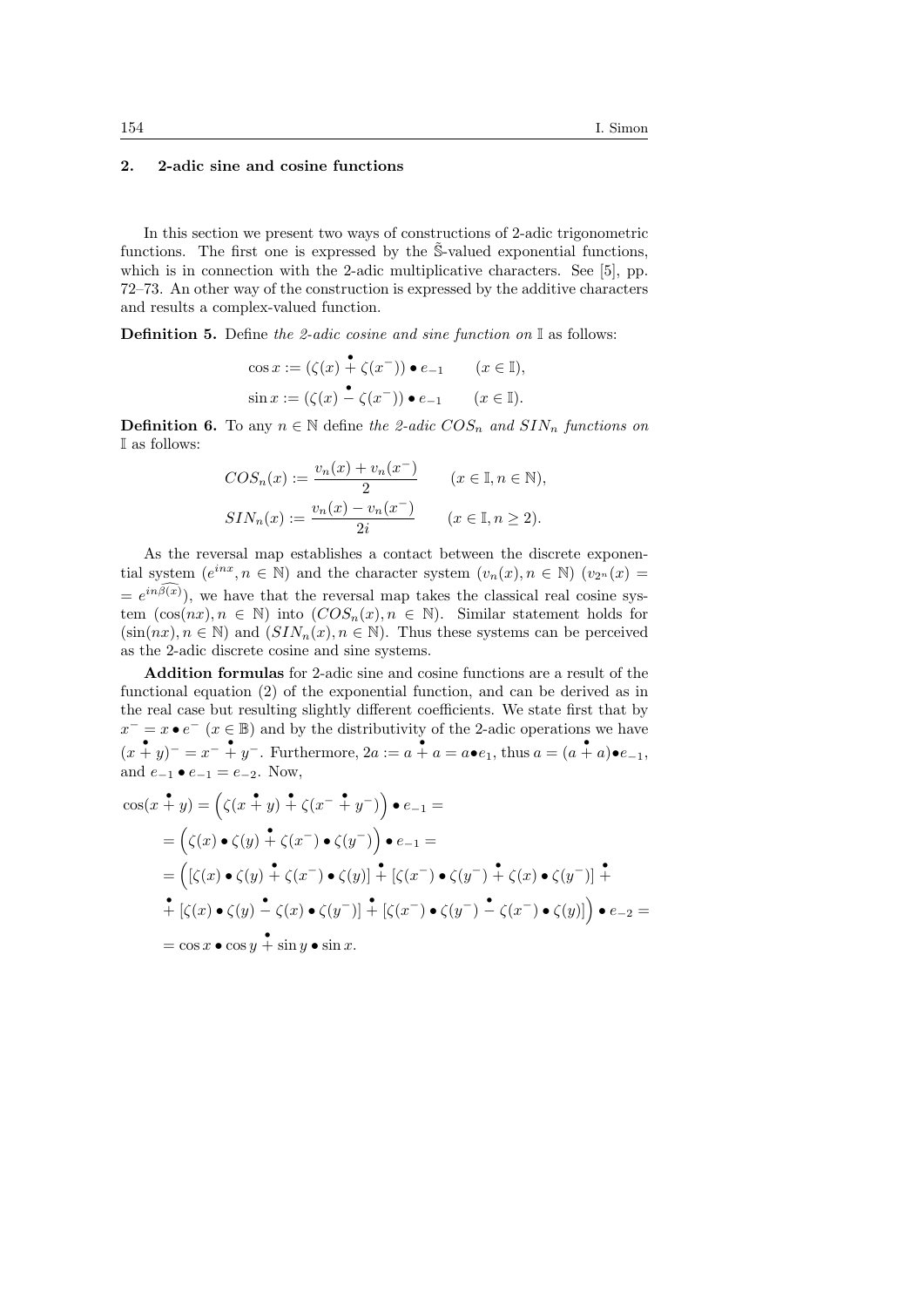Similarly,  $\sin(x + y) = \sin x \cdot \cos y + \cos x \cdot \sin y$   $(x, y \in \mathbb{I})$ . Clearly, cosine is even and sine is odd, that is,  $cos(x^-) = cos(x)$ , and  $sin(x^-) = (sin(x))^{-1}(x \in \mathbb{I})$ . Thus also holds  $\cos(x - y) = \cos x \cdot \cos y - \sin x \cdot \sin y$ , and so, by addition turns out, that

$$
\cos(x + y) + \cos(x - y) = \cos x \bullet \cos y \bullet e_1.
$$

Thus the 2-adic cosine and sine functions satisfy the so-called d'Alembert equation and sine-cosine functional equation investigated also in Sahoo[2] and Staetker[3].

Evidently, we have

$$
\cos 2x = \cos^2 x + \sin^2 x, \qquad \sin 2x = \sin x \bullet \cos x \bullet e_1,
$$
  
\n
$$
e = \cos(\theta) = \cos^2 x - \sin^2 x,
$$
  
\n
$$
\cos u + \cos v = \cos \left( [u + v] \bullet e_{-1} \right) \bullet \cos \left( [u - v] \bullet e_{-1} \right) \bullet e_1.
$$

Clearly,  $COS_n$  is even and  $SIN_n$  is odd, that is  $COS_n(x^-) = COS_n(x)$ , and  $SIN_n(x^-) = -SIN_n(x)$   $(x \in \mathbb{I}, n \in \mathbb{N})$ . Addition formulas are in this case also a result of the functional equation  $v_n(x + y) = v_n(x)v_n(y)$  of the characters:

$$
COS_n(x \stackrel{\bullet}{+} y) = COS_n(x) COS_n(y) - SIN_n(x) SIN_n(y),
$$
  
\n
$$
COS_n(x \stackrel{\bullet}{-} y) = COS_n(x) COS_n(y) + SIN_n(x) SIN_n(y),
$$
 thus  
\n
$$
COS_n(x \stackrel{\bullet}{+} y) + COS_n(x \stackrel{\bullet}{-} y) = COS_n(x) COS_n(y) \ (x, y \in \mathbb{I}, n \in \mathbb{N}).
$$

Thus  $COS_n$  and  $SIN_n$  satisfy the so-called d'Alembert equation and sinecosine functional equation investigated for example in Sahoo [2] and in Staetker [3]. We have furthermore:  $COS_n^2(x) + SIN_n^2(x) = 1$   $(x \in \mathbb{I}, n \in \mathbb{N})$ .

As the inverse function of cos is needed in the chosen construction of Chebyshev polynomials, we determine now a set  $\tilde{S}$ , on which cos is bijective. It is not injective on the original domain  $\mathbb{I}$ , thus we consider its restriction on  $\tilde{\mathbb{S}}$  and we determine the range also:  $\mathbb{S}^{\dagger}$ .

Notation 1. Recall that  $\tilde{\mathbb{S}} := I_2(e + e_1) = e + e_1 + \mathbb{I}_2 = \{x \in \mathbb{S} : x_1 = 1\}.$ Consider the following sets of bytes

$$
\mathbb{S}^{\natural} := I_3(e) = e + \mathbb{I}_3 = \{e + t : t \in \mathbb{I}_3\} = \{x \in \mathbb{I} : x_0 = 1, x_1 = x_2 = 0\},
$$
  

$$
\mathbb{S}^{\dagger} := I_6(e + e_3 + e_5) = \{x \in \mathbb{I} : x_0 = x_3 = x_5 = 1, x_1 = x_2 = x_4 = 0\} \subset \mathbb{S}^{\natural},
$$
  

$$
\tilde{\mathbb{S}}_l := I_{l+2}(e_l + e_{l+1}), \quad \mathbb{S}_l = e_l + \mathbb{I}_{l+1} = I_{l+1}(e_l) \ (l \in \mathbb{N}).
$$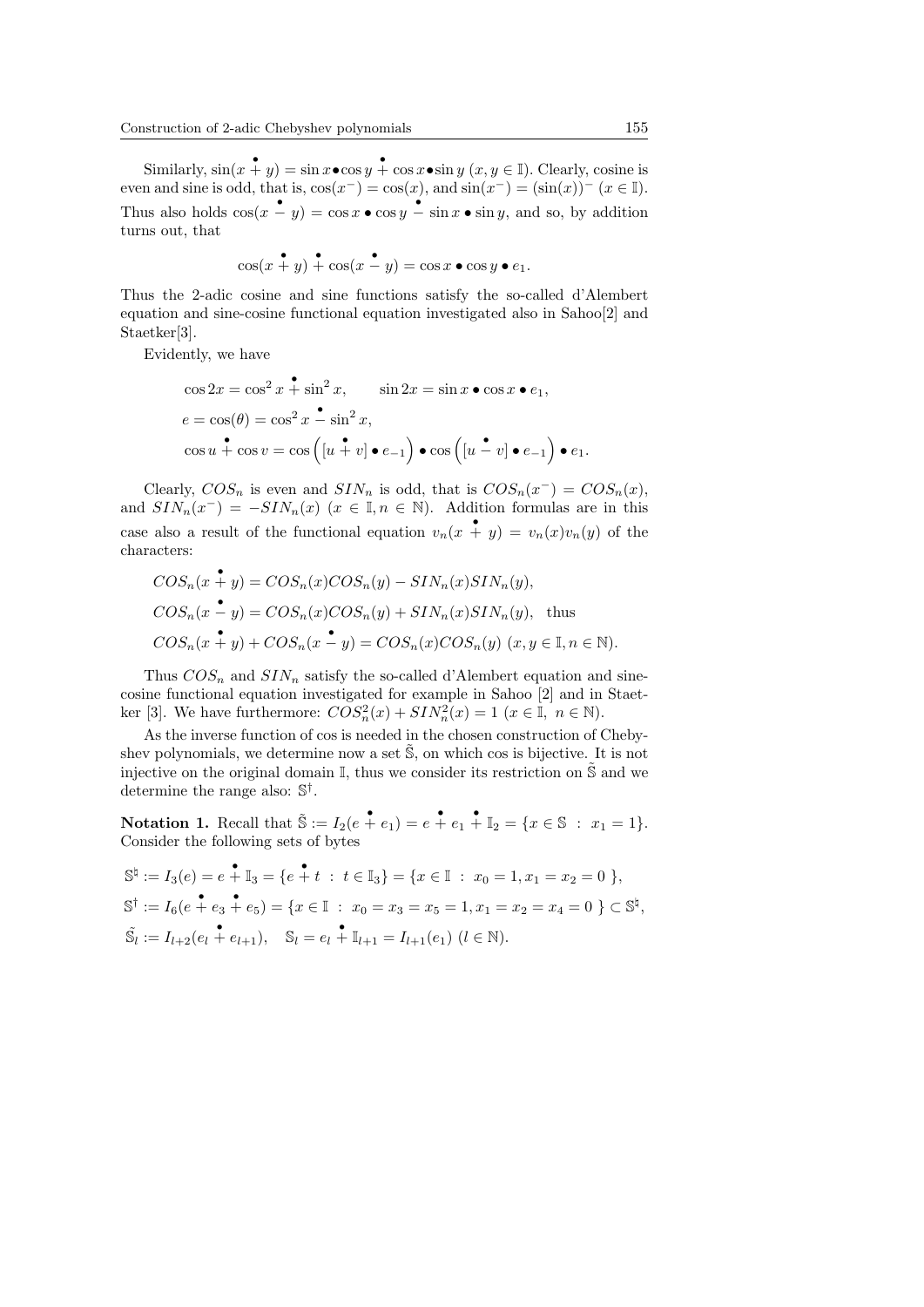**Theorem 1.** a) The function cos takes  $\mathbb{S}$  to  $\mathbb{S}^{\dagger}$ . Specially, cos:  $\tilde{\mathbb{S}} \subset \mathbb{S} \to \mathbb{S}^{\dagger}$  is a bijection.

b) The function cos takes  $\mathbb{I}$  to  $\mathbb{S}^{\natural}$ .

**Proof.** a) If  $x \in \mathbb{S}$ , then  $x_0 = (x^-)_0 = 1$  and  $(x^-)_j = 1 - x_j$   $(j \ge 1)$ . Thus with the notations of  $(3)$  and representation  $(4)$  we have:

$$
\cos(x) = b_1^{x_0} \bullet \left( \prod_{j=2}^{\infty} b_j^{x_{j-1}} + \prod_{j=2}^{\infty} b_j^{1-x_{j-1}} \right) \bullet e_{-1} =
$$
  

$$
b_1 \bullet e_{-1} \left( \prod_{j=2}^{\infty} \left[ e + x_{j-1} (e_{j+1} + d_{j+1}) \right] + \prod_{j=2}^{\infty} \left[ e + (1 - x_{j-1}) (e_{j+1} + d_{j+1}) \right] \right).
$$

Now, set  $z := (b_1)^{-1} \bullet e_1 \bullet \cos(x)$ , which is the expression in the huge round brackets. Let us investigate the digits of  $z$ : each of the products belongs to  $\mathbb{S}$ , thus the first terms are  $e + e = e_1$ , and the next possibly nonzero digit is  $z_3$ . So, we compute the digits from the 3rd to the 8th using the structure (6) of the base and establishing also the rests  $q_i$  determined by the 2-adic sum:

$$
z_3 + 2q_3 = x_1 + (1 - x_1) = 1 \implies z_3 = 1, q_3 = 0
$$
  
\n
$$
z_4 + 2q_4 = x_2 + (1 - x_2) + (d_3)_4(x_1 + (1 - x_1)) + q_3 = 2 \implies z_4 = 0, q_4 = 1
$$
  
\n
$$
z_5 + 2q_5 = x_3 + (1 - x_3) + (d_3)_5(x_1 + (1 - x_1)) + (d_4)_5(x_2 + (1 - x_2)) +
$$
  
\n
$$
+ q_4 = 3 \implies z_5 = q_5 = 1
$$

(7)

$$
z_6 + 2q_6 = x_4 + (1 - x_4) + (d_3)_6 + (d_4)_6 + (d_5)_6 + (g_5 - 4) \Rightarrow z_6 = 0, q_6 = 2
$$
  
\n
$$
z_7 + 2q_7 = x_5 + (1 - x_5) + [x_1x_2 + (1 - x_1)(1 - x_2)](e_3 \bullet e_4) \times (d_3) \times (d_4) \times (d_5) \times (d_5) \times (d_6) \times (d_7) \Rightarrow
$$
  
\n
$$
+ (d_5) \times (d_6) \times (d_6) \times (d_7) \Rightarrow
$$
  
\n
$$
z_8 = 1 + [x_1x_3 + (1 - x_1)(1 - x_3)] + \varphi(x_1, x_2) \pmod{2}
$$
  
\ndepends on  $x_1, x_3$   
\n
$$
\vdots
$$
  
\n
$$
z_k = 1 + [x_1x_{k-5} + (1 - x_1)(1 - x_{k-5})] + \varphi(x_1, x_2, \dots, x_{k-6}) \pmod{2} \quad (k \ge 7).
$$
  
\ndepends on  $x_1, x_{k-5}$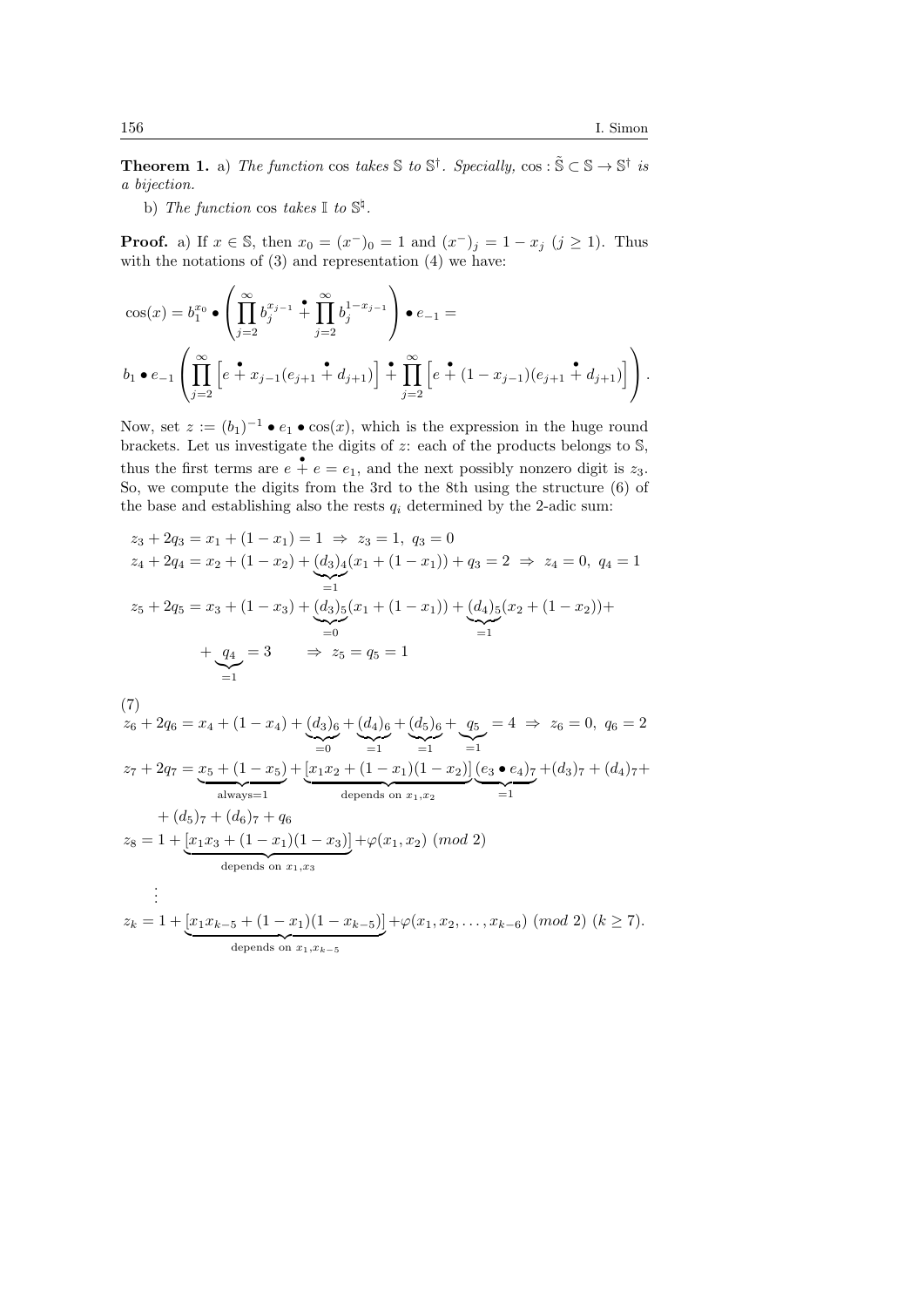This computation resulted, that the 1st, 3rd and 5th digits of  $z$  were equal to 1, and the others were 0 until the 6th digit. Thus

$$
\cos(x) = b_1 \bullet e_{-1} \bullet \left(e_1 \stackrel{\bullet}{+} e_3 \stackrel{\bullet}{+} e_5 \stackrel{\bullet}{+} \tilde{d}_6\right) = e \stackrel{\bullet}{+} e_3 \stackrel{\bullet}{+} e_5 \stackrel{\bullet}{+} d'_5
$$

with some  $\tilde{d}_6 \in \mathbb{I}_7$ ,  $d'_5 \in \mathbb{I}_6$ . Thus  $y = \cos(x) \in \mathbb{S}^{\dagger}$  and  $\cos : \mathbb{S} \to \mathbb{S}^{\dagger}$ .

Computation (7) also implies, that  $z_7$  can take either 0 or 1 depending on  $x_1$  and  $x_2$ , and so do the following digits, too, but depending on further digits of x. Thus setting condition  $x_1 = 1$ , which is the case for  $x \in \tilde{S}$ , the 7th digit of z determines  $x_2$ , the 8th one determines  $x_3$ , the k-th digit of z determines  $x_{k-5}$  ( $k \geq 7$ ), and by an inductive argument follows the existence of a unique  $x \in \tilde{S}$  with the required property. Thus to any given  $y \in S^{\dagger}$  there exists an  $x \in \tilde{S}$  uniquely such that  $\cos x = y$ .

b) When  $x \in \mathbb{I} \setminus \mathbb{S}$ , then only base elements  $b_i$  of higher indexes  $(i \geq 2)$  will occur in  $cos(x)$ , thus the nonzero coordinates except of the 0th are shifted to the right, so  $\cos(x) \in \mathbb{S}$  and  $(\cos(x))_1 = (\cos(x))_2 = 0$  holds in each case, thus the image of  $\cos$  on  $\mathbb I$  is a subset of  $\mathbb S^{\natural}$ .

**Notation 2.** Let us denote the inverse of  $\cos : \tilde{\mathbb{S}} \to \mathbb{S}^{\dagger}$  by arccos, which has domain S † .

We will use the following lemma in the next section.

**Lemma 1.**  $f(t) := \cos(e_{-4} \cdot t)$  is a DMSP-function on  $\tilde{S}_4 = I_6(e_4 + e_5)$ , and also on  $\mathbb{S}_4 \setminus \widetilde{\mathbb{S}_4} = I_6(e_4)$ .

**Proof.** If  $t \in \tilde{S}_4$ , than  $x = e_{-4} \bullet t \in \tilde{S}$ . Computation (7) implies that if  $x \in \tilde{S}$ we have for  $z = (b_1)^{-1} \bullet e_1 \bullet \cos(x)$  recursion form:

$$
z_k = x_{k-5} + \varphi(x_2, x_3, \dots, x_{k-6}) \qquad (\mod 2) \ (k \ge 6)
$$

with some  $\varphi : \mathbb{A}^{k-7} \to \mathbb{A}$ . As  $b_1 \in \mathbb{S}$ ,  $b_1 \bullet z \in \mathbb{S}$  has the same type of recursion, furthermore follows for  $y = \cos x = e_{-1} \cdot b_1 \cdot z$  the recursion form

(8) 
$$
y_k = x_{k-4} + \varphi(x_2, x_3, \dots, x_{k-5}) \quad (\text{mod } 2) (k \ge 5)
$$

with some  $\varphi : \mathbb{A}^{k-6} \to \mathbb{A}$ . As multiplying by  $e_{-4}$  shifts bytes, we have  $x_{k-4} =$  $=(t \bullet e_{-4})_{k-4} = t_k$   $(k \in \mathbb{Z})$ . Thus by (8) follows that  $f(t) = \cos(e_{-4} \bullet t)$  is a DMSP-function on  $\tilde{\mathbb{S}_4}$ .

Computation (7) also implies that for  $x \in \mathbb{S}\backslash \tilde{\mathbb{S}}$  we have  $x_1 = 0$  and recursion

$$
z_k = 1 - x_{k-5} + \varphi(x_2, x_3, \dots, x_{k-6}) \qquad (\mod 2) \ (k \ge 6)
$$

with some  $\varphi : \mathbb{A}^{k-7} \to \mathbb{A}$ . Thus similarly follows in this case also that  $f(t) =$  $= \cos(e_{-4} \bullet t)$  is also a DMSP-function on  $\mathbb{S}_4 \setminus \tilde{\mathbb{S}_4}$ .  $\overline{4}$ .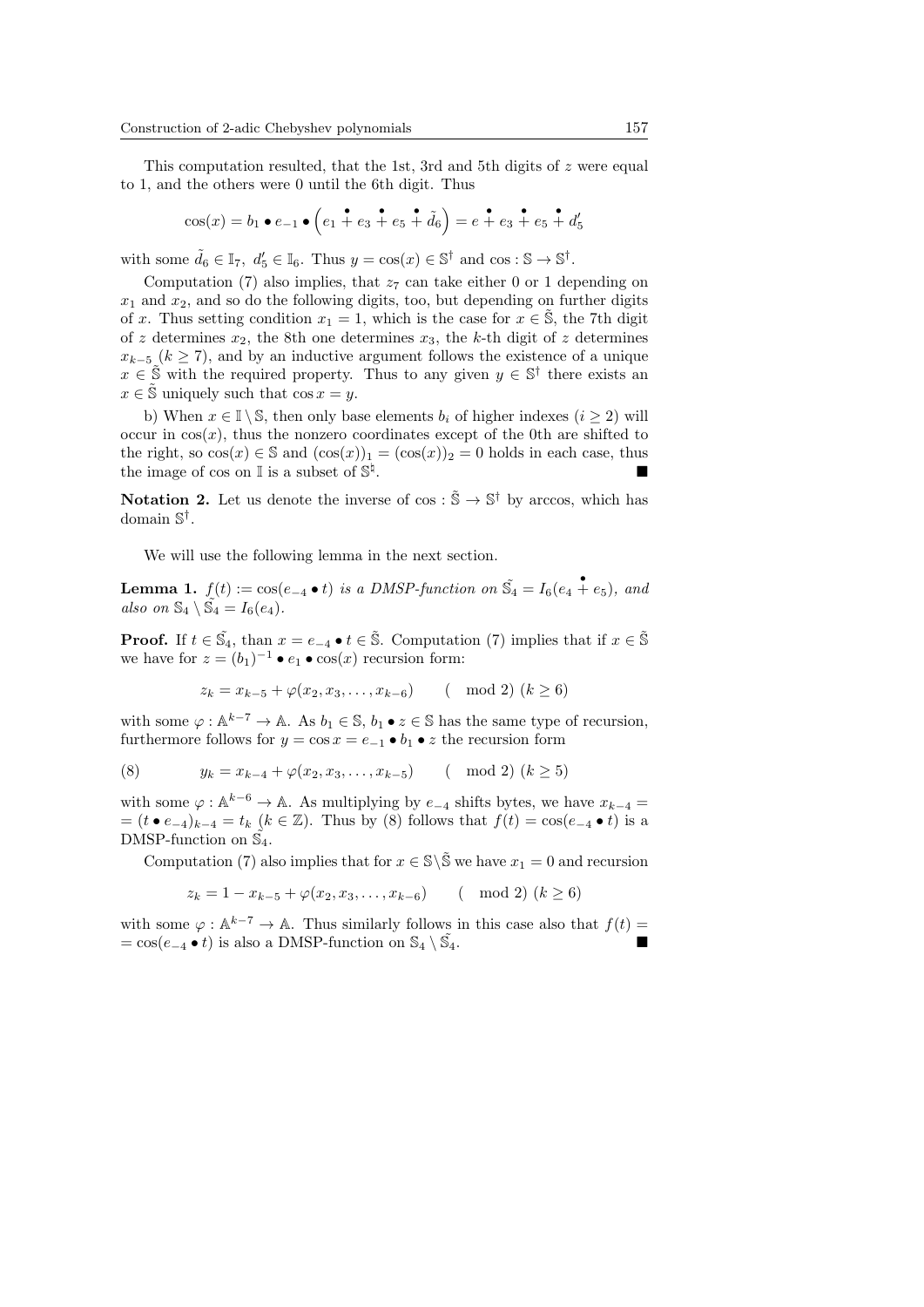**Remark.** Similar investigation shows, that  $\sin : \mathbb{S} \to I_3(e + e_2)$  is a bijection, and a simple recursion yields the digits of  $y = e_{-2} \cdot \sin x$ , thus  $x \mapsto e_{-2} \cdot \sin(x)$ is a DMSP-function on S.

**Theorem 2.** The systems  $(COS_0, COS_1,$ √  $2COS_2,$ √ **Theorem 2.** The systems  $(COS_0, COS_1, \sqrt{2}COS_2, \sqrt{2}COS_3, ...)$  and  $(\sqrt{2}SIN_n, n \geq 2)$  are orthonormal systems.

**Proof.** Let  $n, m \in \mathbb{N}$ .

$$
\int_{\mathbb{I}} \mathcal{COS}_n(x) \overline{\mathcal{COS}_m(x)} d\mu(x) = \frac{1}{4} \int_{\mathbb{I}} v_n(x) \overline{v_m(x)} d\mu(x) +
$$

$$
+ \frac{1}{4} \int_{\mathbb{I}} v_n(x) \overline{v_m(x^-)} d\mu(x) +
$$

$$
+ \frac{1}{4} \int_{\mathbb{I}} v_n(x^-) \overline{v_m(x)} d\mu(x) + \frac{1}{4} \int_{\mathbb{I}} v_n(x^-) \overline{v_m(x^-)} d\mu(x) =:
$$

$$
= : \frac{1}{4} (I_1 + I_2 + I_3 + I_4).
$$

Since  $x \mapsto x^-$  is measure-preserving,  $I_4 = I_1$ . As the system  $(v_n, n \in \mathbb{N})$  is orthonormal, we have  $I_4 = I_1 = \delta_{n,m}$ .

 $v_n(x)\overline{v_m(x^-)} = v_n(x)v_m(x) = v_{n+m}(x)$  where operation + on N is defined in the following way:  $n + m := \alpha(\alpha^{-1}(n) + \alpha^{-1}(m)) = (\widehat{n} + \widehat{m} \ P \mod 2)$ . Now,  $n + m = 0 \Leftrightarrow n = m = 0$  or  $n = m = 1$ . Thus,  $I_2 = \int_{\mathbb{I}} v_n(x) \overline{v_m(x^-)} d\mu(x) =$ =  $\int_{\mathbb{I}} v_{n+m}^{\bullet}(x) d\mu(x) = \delta_{mn}(\delta_{n0} + \delta_{n1}).$ 

In case of  $(n, m) \in \{(0, 0), (1, 1)\}\$  we make use of the definition  $\mu(\mathbb{I}) = 1$ , which implies  $I_2 = I_3 = 1$ , thus  $\int_{\mathbb{I}} COS_n(x) *COS_m(x)* = 1$ . Otherwise  $I_2 =$  $= I_3 = 0$  and so  $\int_{\mathbb{I}} COS_n(x) \overline{COS_m(x)} = \frac{1}{2} \delta_{mn}$ .

As  $\int_{\mathbb{I}} SIN_n(x)$  $\overline{SIN_m(x)}d\mu(x) = \frac{1}{4}(I_1 - I_2 - I_3 + I_4)$ , the statement for  $(SIN_n, n \in \mathbb{N} \setminus \{0,1\})$  follows similarly.

### 3. The 2-adic Chebyshev polynomials

It seems at first sight to have exaggerated in the next two definitions by using k twice in  $t_k$ , but the first one ensures that the system will be a UDMDproduct system, and the second one belongs to the nature of Chebyshev polynomials.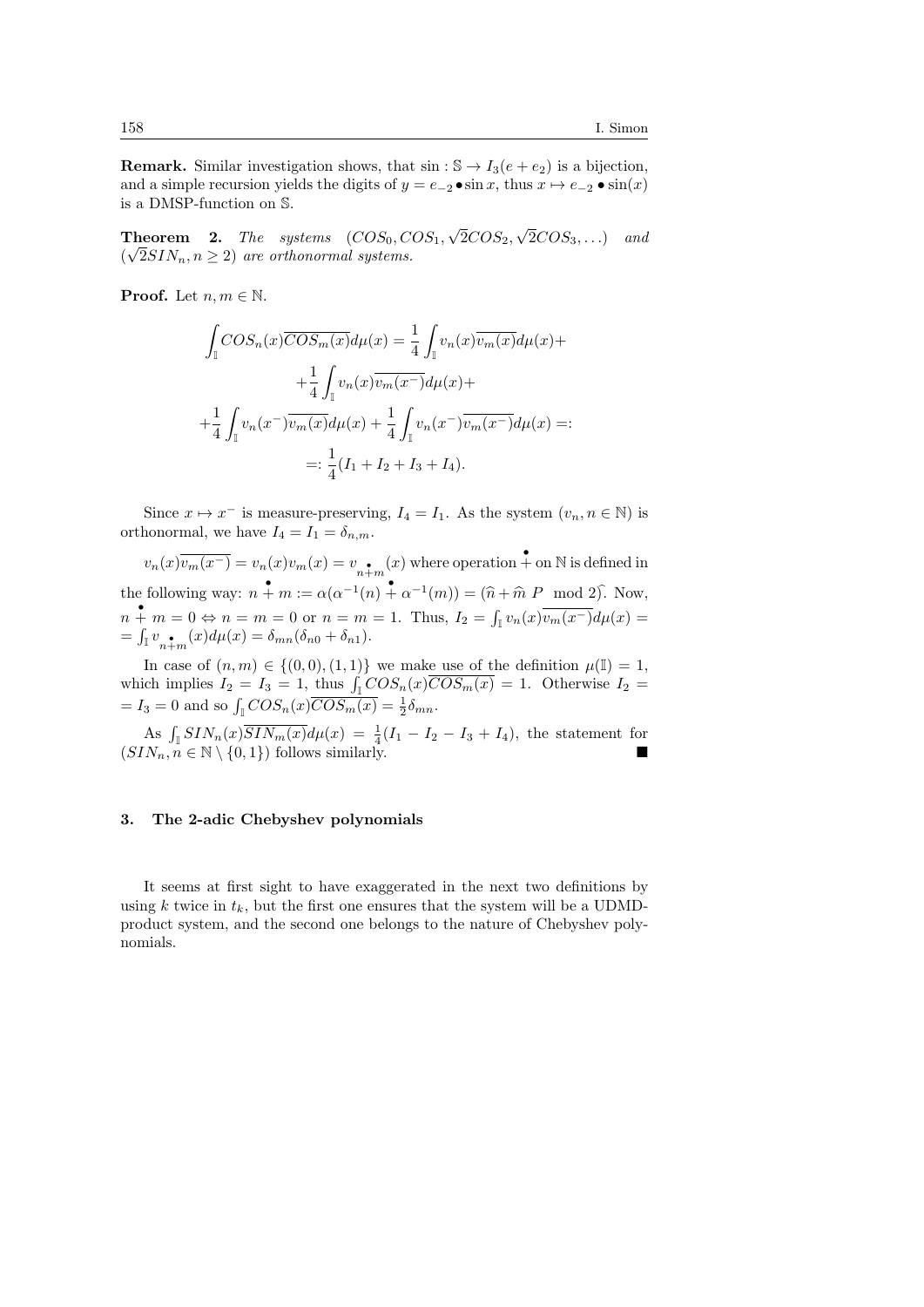Definition 7. Define the 2-adic Chebyshev polynomials of the first kind as the product system of  $t_k(x) := v_{2^{k+6}} (\cos[(2k+1)\arccos(x)])$   $(x \in \mathbb{S}^{\dagger}, k \in \mathbb{N})$ , that is,

$$
(9) \quad T_n(x) := \prod_{k=0}^{\infty} \left[ v_{2^{k+6}} \left( \cos[(2k+1)\arccos(x)] \right) \right]^{n_k} \qquad (x \in \mathbb{S}^{\dagger}, n \in \mathbb{N}).
$$

Definition 8. Let us define the 2-adic Chebyshev polynomials of the second *kind* as the product system of  $u_k(x) := v_{2^{k+3}} (\sin[(2k+1)\arccos x]) (x \in \mathbb{S}^{\dagger}, k \in$  $\in \mathbb{N}$ , that is

(10) 
$$
U_n(x) := \prod_{k=0}^{\infty} [v_{2^{k+3}}(\sin[(2k+1)\arccos(x)])]^{n_k} \qquad (x \in \mathbb{S}^{\dagger}, n \in \mathbb{N}).
$$

In order to see the orthogonality, we need first to examine the functions  $x \mapsto \cos((2n+1)\arccos x)$  and  $x \mapsto \sin((2n+1)\arccos x)$   $(x \in \mathbb{S}^{\dagger}).$ 

**Lemma 2.** The functions  $x \mapsto \cos((2n+1)\arccos x)$   $(x \in \mathbb{S}^{\dagger})$  and  $x \mapsto e_3 \bullet$ •  $\sin((2n+1)\arccos x)$   $(x \in \mathbb{S}^{\dagger}, n \in \mathbb{N})$  are DMSP-functions on  $\mathbb{S}^{\dagger}$ .

Proof. The first function is obtained by a composition of functions

$$
f_1(x) := e_4 \bullet \arccos(x), \qquad f_1: \mathbb{S}^{\dagger} \to \tilde{\mathbb{S}}_4
$$
  
\n
$$
f_2(x) := (2n+1) \cdot x = \underbrace{x \stackrel{\bullet}{\cdot} x \stackrel{\bullet}{\cdot} \dots \stackrel{\bullet}{\cdot} x}_{2n+1 \text{ times}}, \qquad f_2: \tilde{\mathbb{S}}_4 \to \mathbb{S}_4
$$
  
\n
$$
f_3(x) := \cos(x \bullet e_{-4}), \qquad f_3: \mathbb{S}_4 \to \mathbb{S}^{\dagger}.
$$

The distributivity implies that  $(2n+1)\cdot(e_4\bullet y) = e_4\bullet [(2n+1)\cdot y]$   $(y \in \mathbb{B}),$ thus  $(f_3 \circ f_2 \circ f_1)(x) = \cos((2n+1)\arccos x)(x \in \mathbb{S}^{\dagger}).$ 

We have already seen in Lemma 1, that  $f_3$  is a DMSP-function on  $\tilde{S}_4$  and on  $\mathbb{S}_4 \setminus \tilde{\mathbb{S}}_4$ , too. Thus property i) of DMSP-functions results that  $f_1$  is also a DMSP-function on  $\mathbb{S}^{\dagger}$ .

Let us examine  $f_2$ . With the dyadic expansion  $n = \sum_{i=0}^{\infty} n_i 2^i$  we have  $n \cdot x = \sum_{i=0}^{\infty} n_i(2^i \cdot x) = \sum_{i=0}^{\infty} n_i(e_i \bullet x)$ , where the sum is taken in sense  $\stackrel{\bullet}{+}$ . Thus  $(n \cdot x)_k = \sum_{i=0}^k n_i x_{k-i}$   $(k \in \mathbb{N}, x \in \mathbb{I})$ , which contains  $x_k$  if and only if  $n_0 = 1$ , that is, if n is odd. Thus  $f_2(x) = (2n + 1) \cdot x$  is a DMSP-function on  $\widetilde{S}_4$ . Given  $n \in \mathbb{N}$  the range of  $f_2$  is either  $\widetilde{S}_4$  or  $\mathbb{S}_4 \setminus \widetilde{S}_4$  depending on  $n_1 \in \mathbb{A}$ .

Property v) of DMSP-functions implies that  $f_3 \circ f_2 \circ f_1$  is a DMSP-function on S † . In the contract of the contract of the contract of the contract of the contract of the contract of the contract of

Theorem 3. The 2-adic Chebyshev polynomials of the first and second kind  $(T_n, n \in \mathbb{N})$  and  $(U_n, n \in \mathbb{N})$  form UDMD product systems, thus they are complete and orthonormal systems.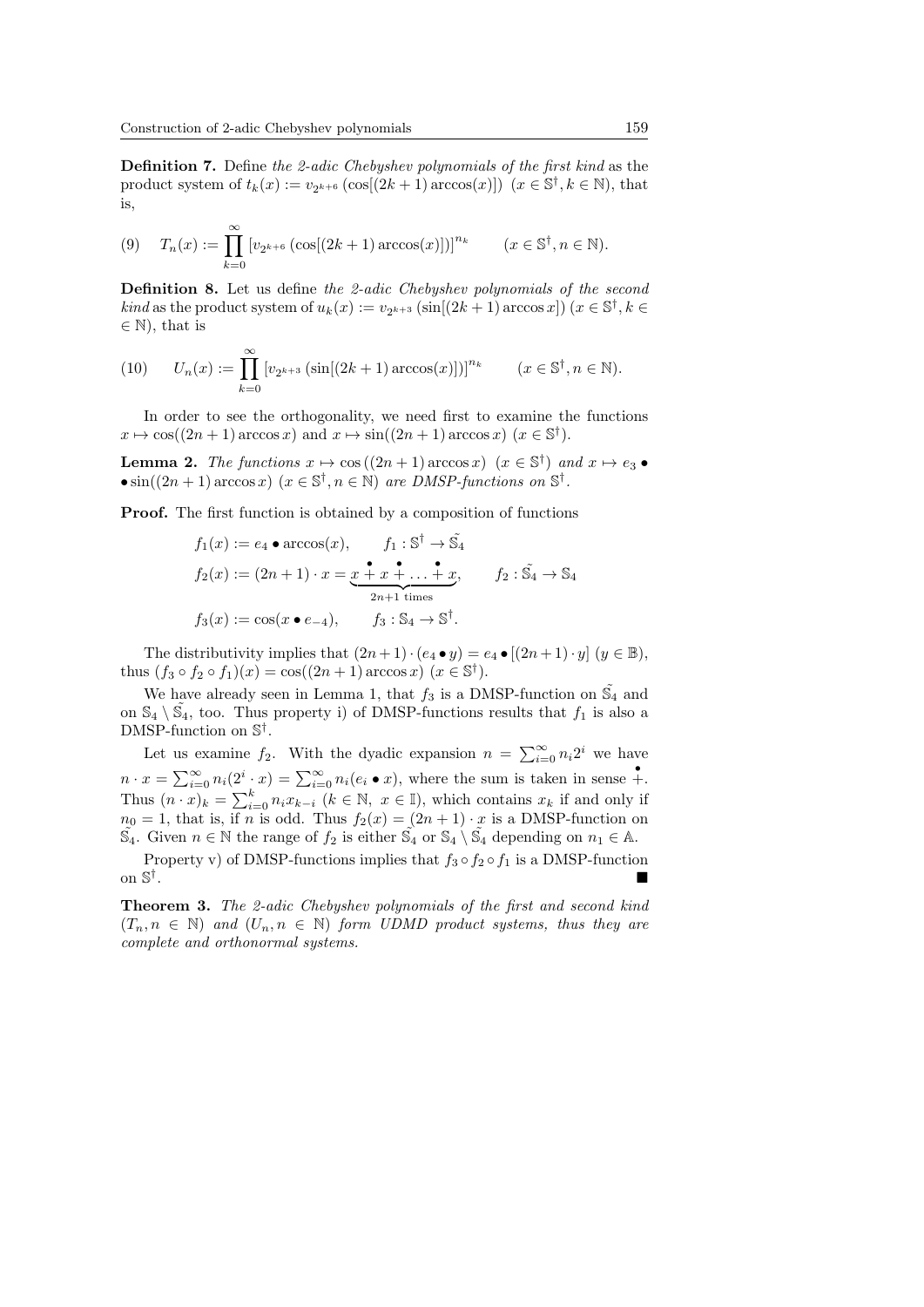**Proof.** As for each  $c \in \mathbb{I}$  the system  $(v_{2^{k+6}}, k \in \mathbb{N})$  is a UDMD-system on  $\mathbb{I}_{6}(c)$ , we have by property iii) of DMSP-transformations and Lemma 3 that  $(t_n, n \in \mathbb{N})$  is a UDMD-system on  $\mathbb{S}^{\dagger}$ , which results that  $(T_n, n \in \mathbb{N})$  is a UDMD-product system on  $\mathbb{S}^{\dagger}$ , thus complete and orthonormal. (See Schipp-Wade[5], pp. 92-94.) The proof is similar for the second kind Chebyshev polynomials.

**Corollary 1.** Fourier series of any  $f \in L^p(\mathbb{I})$   $(p > 1)$  with respect to systems  $(T_n, n \in \mathbb{N})$  and  $(U_n, n \in \mathbb{N})$  converges a.e. to f.

This is a consequence of Theorem 4 in Schipp [6] stated in general for any UDMD-product systems.

**Corollary 2.** (C, 1)-summability of any  $f \in L^1(\mathbb{I})$  with respect to to systems  $(T_n, n \in \mathbb{N})$  and  $(U_n, n \in \mathbb{N})$  holds.

This is a consequence of Theorem  $15$  in  $G\text{at}[1]$  stated for Vilenkin-like systems, a generalization of UDMD-product systems.

Remarks: 1) Theorem 3 remains valid if we use any proper UDMD-systems instead of  $v_{2^{k+6}}$  and  $v_{2^{k+3}}$   $(k \in \mathbb{N})$ .

2) The 2-adic Chebyshev polynomials of the first and second kind can be defined also on  $\mathbb{I}$  by establishing a proper shift operation:  $S: \mathbb{I} \to \mathbb{S}^{\dagger} = I_6(e^+ \cdot$ •  $+ e_3 + e_5$ ,  $S(x) := x \cdot e_6 + e_7 + e_3 + e_5$ . Now,

$$
\widetilde{T_n}(x) := \prod_{k=0}^{\infty} \left[ v_{2^{k+6}} \left( \cos[(2k+1)\arccos(S(x))] \right) \right]^{n_k} \qquad (x \in \mathbb{I}, n \in \mathbb{N}),
$$

$$
\widetilde{U_n}(x) := \prod_{k=0}^{\infty} \left[ v_{2^{k+3}} \left( \sin[(2k+1)\arccos(S(x))] \right) \right]^{n_k} \qquad (x \in \mathbb{I}, n \in \mathbb{N}).
$$

Notation 3. Consider shift operations:

$$
S: \mathbb{I} \to \mathbb{S}^{\dagger}, \ S(x) := x \bullet e_6 \stackrel{\bullet}{+} e + e_3 \stackrel{\bullet}{+} e_5,
$$
  

$$
S': \tilde{\mathbb{S}} \to \mathbb{I}, \ S'(x) := [x \stackrel{\bullet}{-} e - e_1] \bullet e_{-2}.
$$

Definition 9. Define the 2-adic Chebyshev polynomials of the third and fourth kind by

(11) 
$$
\overline{T_n}(x) := COS_n[S'(\arccos(S(x)))] \qquad (x \in \mathbb{I}, n \in \mathbb{N}),
$$

$$
\overline{U_n}(x) := SIN_n[S'(\arccos(S(x)))] \qquad (x \in \mathbb{I}, n \ge 2).
$$

Theorem 4. The 2-adic Chebyshev polynomials of the third and fourth kind  $(\overline{T_n}, n \in \mathbb{N}), (\overline{U_n}, n \in \mathbb{N})$  are orthogonal systems in  $L^2(\mathbb{I}).$